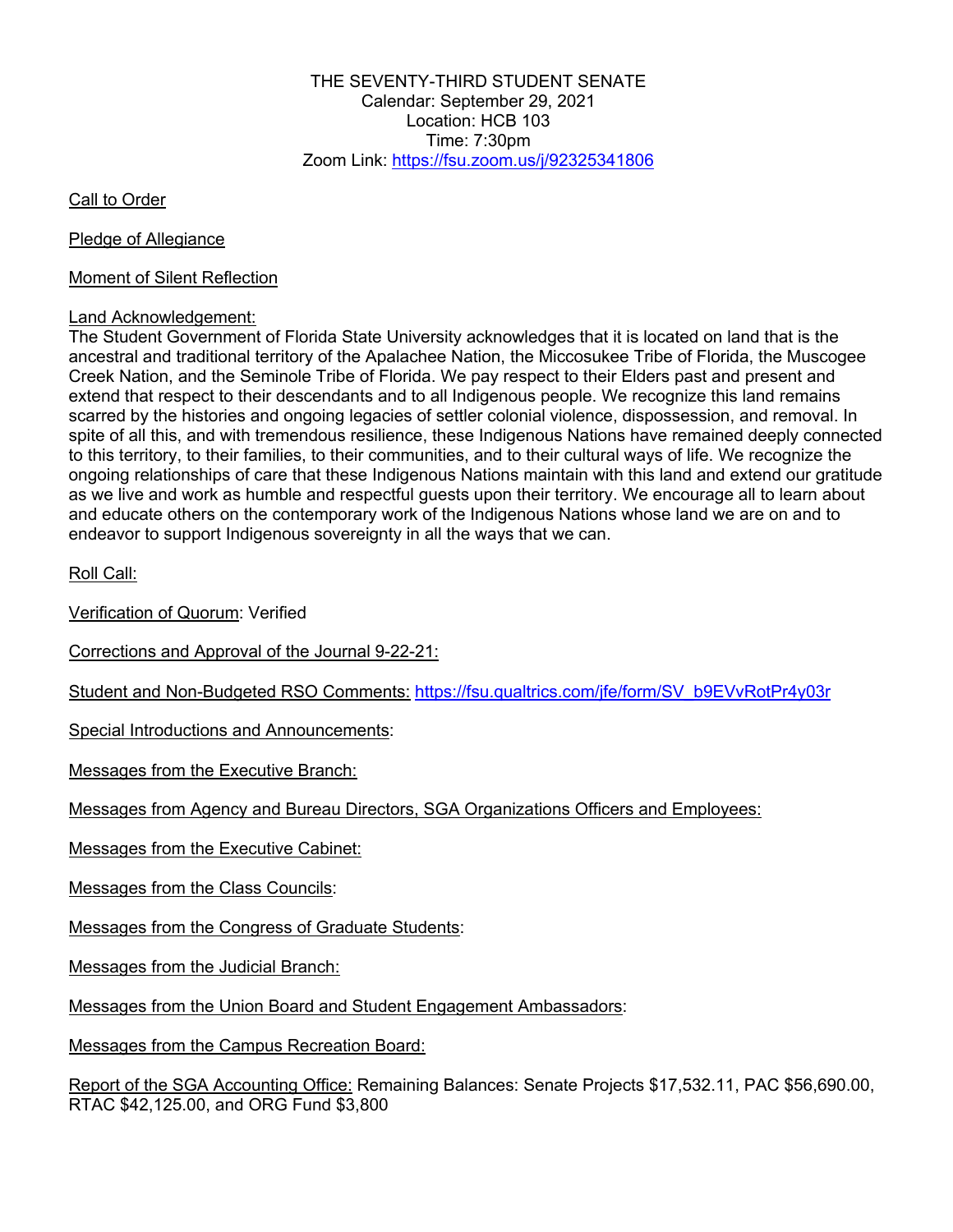## Report of Senate Liaisons:

Report of Committees:

- Judiciary
- Internal Affairs
- Budget
- Finance
- Student Life & Academic Affairs
- Rules & Calendar

Senate Confirmations: Aaron Simonson Programming Allocations Committee Member

Consent Calendar:

| <b>Resolution 23</b>        | Sponsored by Senator Roy (P)<br>Allocating funding from the Programming Allocations Committee to fund the Chinese<br>Students & Scholars Association AMENDED AND PASSED IN FINANCE 09.29.                                                                                                                                                    |
|-----------------------------|----------------------------------------------------------------------------------------------------------------------------------------------------------------------------------------------------------------------------------------------------------------------------------------------------------------------------------------------|
| <b>Resolution 24</b>        | Sponsored by Senator Nasworthy (P)<br>Allocating funding from the Resources & Travel Allocations Committee to fund the<br>Biomedical Engineering Society. PASSED IN FINANCE 09.29.                                                                                                                                                           |
| <b>Bills First Reading:</b> |                                                                                                                                                                                                                                                                                                                                              |
| <b>Bill 50</b>              | Sponsored by Senator Linsky (P)<br>To amend statutes which concern the discretionary veto power granted to the Vice<br>President of Student Affairs by the SGA Senate. REFERRED TO JUDICIARY, 09.08.<br>TABLED IN JUDICIARY, 09.14, 09.21.                                                                                                   |
| <b>Bill 51</b>              | Sponsored by Senator Randall (P)<br>To amend the Student Body Statutes to eliminate the Budget Committee in its entirety<br>and restructure its current duties to the purview of the Finance Committee.<br>REFERRED TO JUDICIARY THEN RULES & CALENDAR, 09.08. AMENDED AND<br>PASSED IN JUDICIARY, 09.14. TABLED IN RULES & CALENDAR, 09.22. |
| <b>Bill 54</b>              | Sponsored by Senator Linsky (P) Stults, Wood, Garcia, K. Hitchcock, VanderLey, A.<br>Gonzalez, Bowling, T. Murray, Tackett (Co)<br>Representing the estimated amount in the budget to be submitted to the Student<br>Senate President for Sweepings in the academic year of 2021-2022. REFERRED TO<br>SWEEPINGS, 09.22.                      |
| <b>Bill 55</b>              | Sponsored by Senators Randall (P) Gonzalez (Co)<br>Resolving issues with the Black Student Union election code and bringing the BSU<br>election in line with the procedures for the SGA Spring Election. REFERRED TO<br>INTERNAL AFFAIRS THEN JUDICIARY, 09.22. AMENDED AND PASSED IN<br><b>INTERNAL AFFAIRS, 09.27.</b>                     |
| <b>Bill 56</b>              | Sponsored by Senator Randall (P)<br>Revising the statute regarding the Senate Projects account to remove unnecessary<br>procedures. REFERRED TO JUDICIARY, 09.22.                                                                                                                                                                            |
| <b>Bill 57</b>              | Sponsored by Senators Gonzalez (P) Berger, Bettley, Keyser, Lewis, Riguidel,<br>Tackett (Co)                                                                                                                                                                                                                                                 |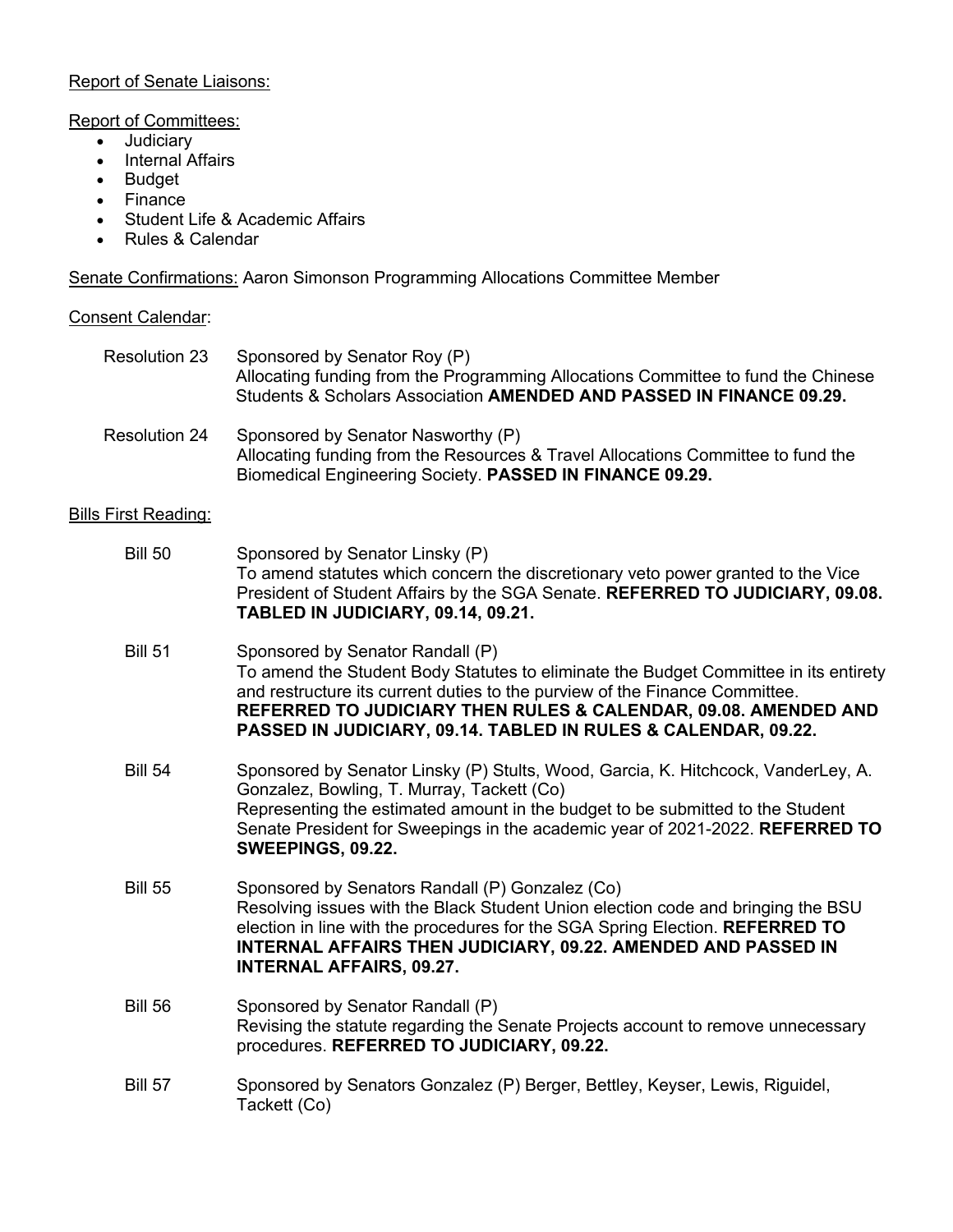Representing the estimated amount in the budget to be submitted to the Student Senate President for Budget Committee Allocation in the fiscal year of 2022-2023.

Bill 58 Sponsored by Senator Harmon (P) Wang (Co) Purchasing iClicker access codes to allow for easier voting process.

Bills Second Reading:

Constitutional Amendments:

## Resolutions:

- Resolution 18 Sponsored by Senator Gonzalez (P) Calling on the FSU Administration and Board of Trustees to review and withdraw investments from corporations deemed unethical by the FSU student community. **REFERRED TO SLAA, 02.10. TABLED IN SLAA, 02.16, 02.23, 03.09, 03.16, 03.23, 03.30, 04.06, 06.09, 06.21, 06.05, 07.19, 09.06, 09.14, 09.20, 09.29.**
- Resolution 55 Sponsored by Senators Linsky, Randall (P), Little, Nemeth, Tackett (Co) Amending Rule 5 of Senate Rules of Procedure to update the procedures of Senate Committees. **REFERRED TO RULES & CALENDAR, 09.01. TABLED IN RULES & CALENDAR, 09.07, 09.15, 09.22. AMENDED AND PASSED IN RULES & CALENDAR, 09.29.**
- Resolution 61 Sponsored by Senators Linsky, Little (P), Nemeth, Randall, Tackett (Co) Amending Rule 12 of Senate Rules of Procedure to update the guidelines surrounding decorum and conduct within the Senate Chambers. **REFERRED TO RULES & CALENDAR, 09.01. TABLED IN RULES & CALENDAR, 09.07, 09.15, 09.22. PASSED IN RULES & CALENDAR, 09.29.**
- Resolution 62 Sponsored by Senators Linsky, Randall (P), Little, Nemeth, Tackett (Co) Amending Rule 13 of Senate Rules of Procedure to clarify the Senate attendance guidelines. **REFERRED TO RULES & CALENDAR, 09.01. TABLED IN RULES & CALENDAR, 09.07, 09.15, 09.22. PASSED IN RULES & CALENDAR, 09.29.**
- Resolution 63 Sponsored by Senator Linsky (P), Little, Nemeth, Randall, Tackett (Co) Amending Rule 15 of Senate Rules of Procedure to clarify the procedure for amending Rules of Procedure. **REFERRED TO RULES & CALENDAR, 09.01. TABLED IN RULES & CALENDAR, 09.07, 09.15, 09.22. PASSED IN RULES & CALENDAR, 09.29.**
- Resolution 65 Sponsored by Senator Randall (P) To amend the Rules of Procedure to eliminate the Budget Committee in its entirety and restructure its current duties to the purview of the Finance Committee. **REFERRED TO RULES & CALENDAR, 09.07, 09.15, 09.22.**
- Resolution 66 Sponsored by Senators Linsky, Little (P), Nemeth, Randall, Tackett (Co) Amending Rule 14 of Senate Rules of Procedure to revise the process for censures and simplify disciplinary actions. **REFERRED TO RULES & CALENDAR, 09.07, 09.15, 09.22. PASSED IN RULES & CALENDAR, 09.29.**
- Resolution 68 Sponsored by Senator T. Murray (P) Approving the apportionment for the 2019-2020 Senate and COGS seats. **TABLED ON FLOOR, 09.22.**